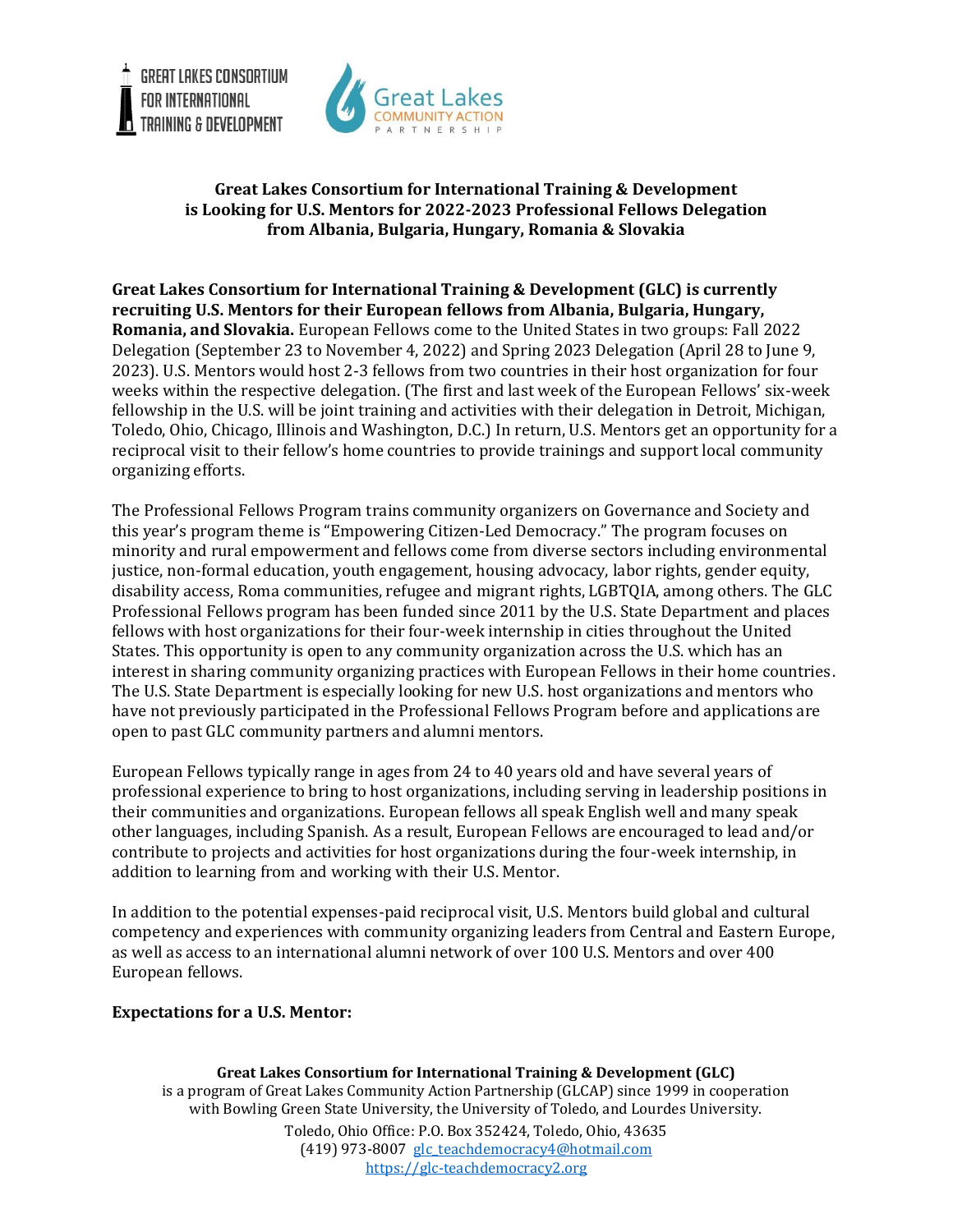**GREAT LAKES CONSORTIUM** FOR INTERNATIONAL TRAINING & DEVELOPMENT



A U.S. Mentor hosts 2-3 European Fellows at their organization by way of a 35 hours-per-week professional learning environment and supporting social and cultural connections in their community. U.S. Mentors are also asked to provide a first-day orientation to host organizations' rules and culture, a weekly check-in meeting to support two-way communication and to plan for the week ahead, and an exit interview with their fellows before their departure. In addition, U.S. Mentors are asked to support the development of the European Fellow's Individual Project Plan, a six-to-nine-month project they will implement after returning to their home country and to plan their reciprocal visit's activities and goals. Online communication before the European fellows' visit will help to finalize the fellows' agenda and after the internship, online collaboration will help to prepare the U.S. mentor for their travel and planning of their European agenda.

**U.S. Mentors are also expected to recruit Fellows' Host Families in their community:** U.S. Mentors recruit and coordinate local Host Families for European Fellows during their four-week internship. Host Families are expected to provide one clean, small bedroom per fellow with access to a private or shared bathroom, and access to refrigerator and kitchen for storage and cooking meals, preparing breakfast, and packing lunches. European Fellows have their own funding for food and transportation expenses, so Host Families are not expected to provide food. Joint activities and assistance with coordination of transportation, especially in cities with limited public transportation, is appreciated and encouraged by Host Families and U.S. Mentors but is also not a requirement. U.S. Mentors can serve as Host Families, but it's encouraged to find someone else as you will already be spending so much time with your fellows.

**If you are interested, please contact GLC Program Staff by Friday, July 15, 2022** so we can learn more about your organization and find a match with fellows that is mutually beneficial. Currently, we are focusing on the Fall 2022 delegation, so please reach out to us if your schedule would accommodate this delegation (September 30-October 28, 2022). We are taking rolling applications for Spring 2023 European Fellows as well.

| Elizabeth Balint            | <b>Brittany Ford</b>   |
|-----------------------------|------------------------|
| elizabethbalint@hotmail.com | bbford@glcap.org       |
| $(419)$ 973-8007 (USA)      | $(419)$ 341-2499 (USA) |

## **About Great Lakes Consortium for International Training & Development:**

The Great Lakes Consortium for International Training and Development (GLC) program facilitates professional, cultural, and educational exchanges between the U.S. and the world to provide local impact. Programs utilize organization and partnership expertise in Youth Leadership and Development, Rural Development and Entrepreneurship, and Civil Society Development and Minority Empowerment, and have operated in Europe, Africa, the Middle East, and Asia. In its 20 year history, GLC has brought more than 1,500 foreign participants to northwest Ohio through more than 36 grants and has leveraged \$10 million in funds from the U.S. State Department and other funders for programs in 20 countries.

## **About Great Lakes Community Action Partnership:**

**Great Lakes Consortium for International Training & Development (GLC)** is a program of Great Lakes Community Action Partnership (GLCAP) since 1999 in cooperation with Bowling Green State University, the University of Toledo, and Lourdes University. Toledo, Ohio Office: P.O. Box 352424, Toledo, Ohio, 43635 (419) 973-8007 [glc\\_teachdemocracy4@hotmail.com](mailto:glc_teachdemocracy4@hotmail.com) [https://glc-teachdemocracy2.org](https://glc-teachdemocracy2.org/)